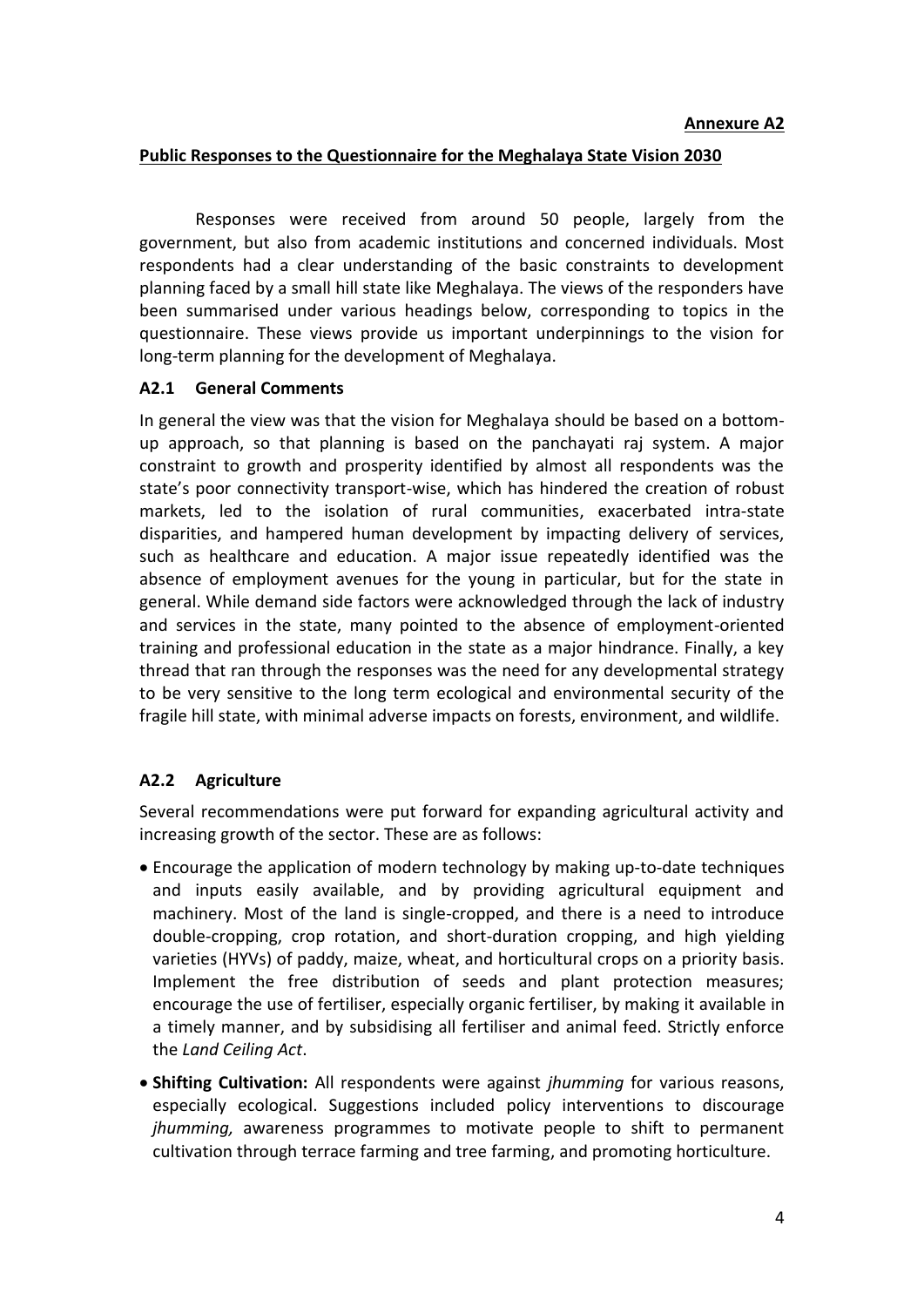- **Horticulture:** This needs to be promoted as an alternative to *jhumming* and because it has excellent potential for the state. Encourage double-cropping — fruit trees can be planted in vacant land to reforest the hills; encourage judicious crop choices that minimise water use; focus on fruits such as oranges, chestnuts, peaches, which were grown in the past. There are several projects to promote this, but although a Technology Mission exists, the state needs to have a proper market strategy for horticulture, and to support farmers during the gestation period till the crops take off. Medicinal plants should not be ignored.
- **Animal Husbandry:** Farmers in this sector can benefit from the setting up of abattoirs by the government and through public-private partnerships.
- **Water Management:** This is required, and recommendations included the provision of assured irrigation facilities for farmers; improved water harvesting technology; protecting the catchment to increase the yield of water resources; and terracing of gentle slopes to prevent water runoff.
- **Marketing and Distribution:** A supply chain for farm produce needs to be in place. For a start, poor rural connectivity results in the loss of perishable goods, and with improved connectivity, farmers get better prices. Thus there is a need for new roads and proper maintenance of existing roads. Well-run markets are a necessary condition to make agriculture a profitable activity. For this we need to modernise existing traditional *haats* and construct new markets with proper connectivity and good transport facilities. Procurement centres must be set up near production centres, offering market prices for all produce. These can be set up by private players with government supervision. Storage and cold storage facilities should be set up in each district and sub-district. Cold storage could be privatised and well regulated.
- Policies to improve the welfare of farmers.

### **A2.3 Non-Farm Activity**

- **Non-Farm Employment:** The promotion of small and medium enterprises (SMEs), based on processing, value addition, and marketing of renewable forest resources such as bamboo, cane, medicinal and aromatic plants, and other non-timber forest products (NTFP), is needed to provide employment opportunities for *jhumias.* Piggeries, dairy, fish farming, and cottage industries should also be encouraged.
- **Forest-based industry:** One suggestion was to relocate farmers to areas with basic facilities and use the forest resources by setting up forest-based industry in these areas. Private investment in forestry by non-tribals and companies could be encouraged by leasing out barren and degraded non-forest land on a medium-term lease (say 30 years) to raise captive plantations of fast-growing forest species.
- **Silk Farming:** The geography of the state is congenial for rearing of silkworms which produce silk comparable to that in Japan and China. For this, the state should produce good quality leaves by planting HYVs of mulberry trees, and transfer these to villages. The state should provide for reeling units of cocoons and market facilities for both mulberry and Muga culture.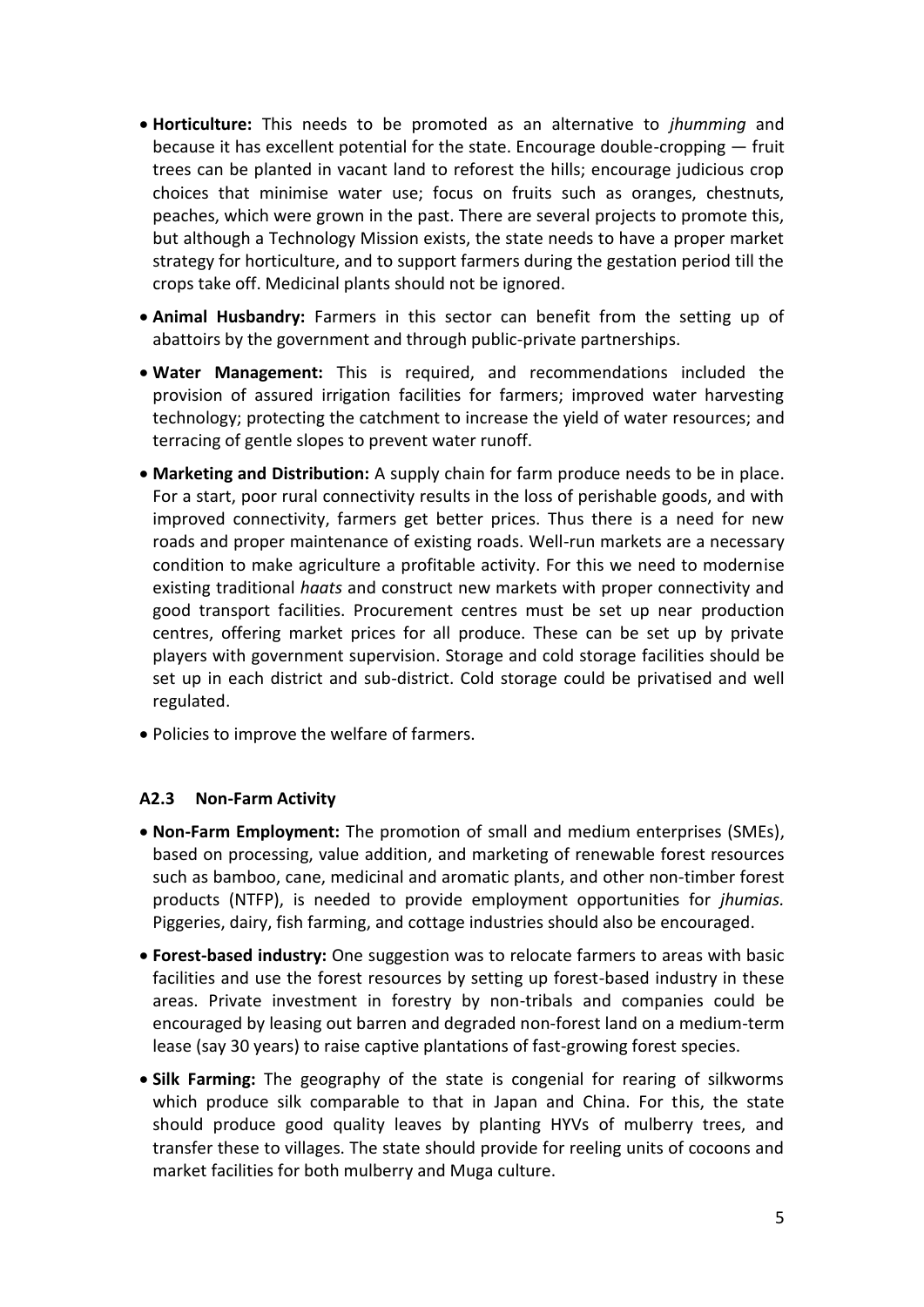### **A2.4 Industry, Mining, and Private Investment**

- **Attracting Private investment:** Private investment can be attracted by amending the Land Regulation Act of 1972 to allow the transfer of land by reducing red tape, having single window clearances, and easing other bottlenecks.
- **Types of Industry:** There is scope for mineral-based, forest-based, agro-based and horticulture-based industry in the state. Only small and medium industry should be set up. Need to attract investment in agro-processing activities: special incentives are needed in the Industrial Policy for this. Community processing units based on SMEs may be initiated to add value to forest-based products. There is scope for MCCL established in the 1960s to be upgraded into a large scale industry.
- **NEIIPP:** Many feel that the NEIIPP has not worked in the state; it has benefited large business houses from outside the state, but not local businesses, added to which it has exacerbated shortages of power and water, and added to pollution.
- **Cement:** There were conflicting views on promoting a cement industry in Meghalaya. Many underlined the polluting effects of unregulated cement manufacture currently being carried out. The cement industry so far has not followed regulations and added considerably to environmental damage. Waste products from existing industries have caused great injury to the environment and ecological balance, besides polluting rivers and streams known for their rich biodiversity and as habitats for endangered species and aquatic life. Some felt that the central government should encourage large PSUs to set up major cement industries in the state, but to regulate these well to prevent any ecological fallout. The adverse impact on the ecology and environment and on the flora and fauna in particular, should be taken into account in deciding the location, number, and capacity of severely polluting industries like cement plants.
- **Transport Subsidy:** There were divergent views on this. Some felt this would help reduce costs and encourage industry, others felt that subsidies should be done away with as they have been misused or misappropriated by the state over the past years. Still, others felt that the subsidy should be provided on a selective basis, be need-based, and applied only for industrial development.

### **A2.5 Infrastructure and Amenities: Schemes and Implementation**

- **Amenities:** The scattered nature of the villages and low density of population has had an adverse impact on the supply of basic services and central schemes. Many villages in Meghalaya are disqualified for setting up certain basic service facilities because of the planning norms. There are over 6,000 villages; 50 per cent of them have less than 200 people. Only 4 per cent of the villages have more than 500 people. This has an impact on the state's ability to access central schemes designed for different geographical and demographic configurations. The recommendation is that if within a radius of 10 km the number of people in the villages is 500 or more, then they should qualify for the services. Services such as potable water and basic sanitation should not be a problem in a rain-fed state like Meghalaya.
- Planners in a state like Meghalaya, where villages are scattered and population densities abnormally low, recommend the organisation of clusters, either for locating industries or setting up service facilities (such as hospitals, schools, etc.). A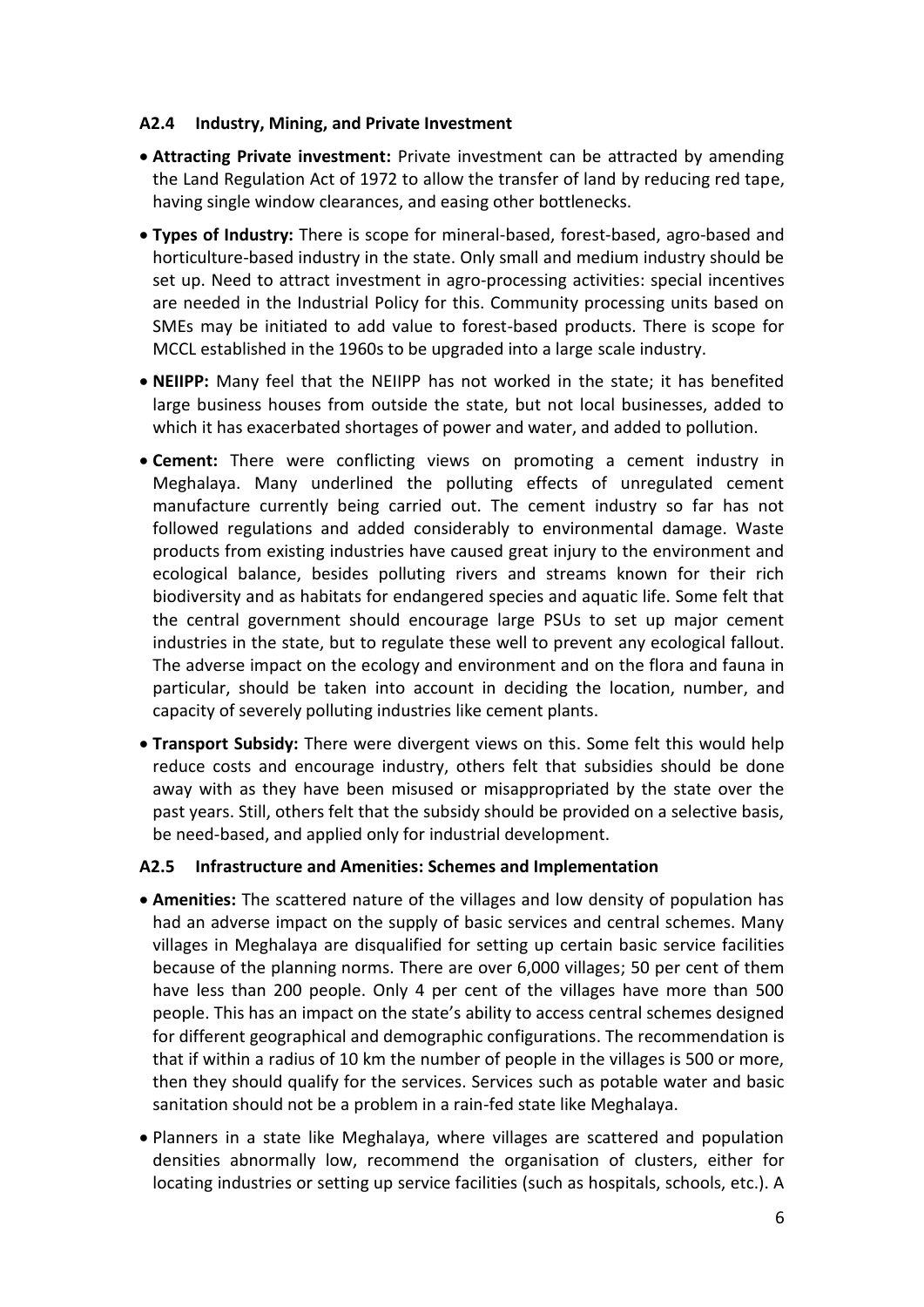cluster approach helps realise economies of scale and also generates the necessary forward and backward linkages, with their own external benefits on other areas.

- **Water Schemes:** Need private participation in the provision of essential services like drinking water in urban areas.
- **Sanitation:** The sanitation drive needs awareness campaigns to encourage people to construct, use and maintain latrines.
- **Transport:** Improving connectivity over land, water, and air is essential for development of markets and promotion of trade and investment in the region.
	- o Need proper maintenance of existing roads and road connectivity with four lanes on all existing NHs and two lanes on all inter-state roads.
	- o Need a four-lane east-west highway from Garobaha to Garampani to open up the plateau to development. From this, north-south highways would branch out to all economic regions and sub-regions.
	- $\circ$  Upgradation of a functional airport at Umroi in East Khasi hills and Balpagram in Garo hills; air connectivity from Baljek airport in West Garo to Dhaka.
	- o Introduction of waterways at Simsang, Daring, and Ginginram rivers in Garo hills.
	- o A railway line up to Byrnihat in Ri-Bhoi district.
- **Constraints:** Acquisition of land is a major constraint to infrastructure development, and in fact to the setting up of industry, attraction of private investment, and almost all developmental activities. Only 4.5 per cent of land is not owned by the community, and can be used for infrastructure and other purposes. Policy intervention on this is important, as land need to be released for public purposes, such as genuine housing projects, other projects, and commercial activity. Further, the practice of confining non-locals to select areas of the capital has created ghettos in some towns and cities: such a move may have been necessary in 1972, but it has now served its purpose.

# **A2.6 Health**

- The vision would be to improve the quality of health care especially in the areas of infant and maternal mortality, and to introduce measures to improve life expectation, reduce the incidence of diseases both communicable and noncommunicable, and reduce disparities across community and regions.
- **Recommendations:** Increasing public expenditure on health; reducing regional imbalances in health infrastructure; pooling resources, integration of organisational structures; optimisation of health manpower; decentralisation, and district management of health programmes, community participation and ownership of assets; induction of management and financial personnel into district health system; operationalising community health centres into functional hospitals; and meeting Indian public health standards in each block.
	- o These can be done by boosting family planning services, providing round the clock PHC services, making drugs freely available, having an adequate supply of essential drugs and equipment, providing regular courses to expose doctors to modern medical techniques, and providing a blood bank in each district.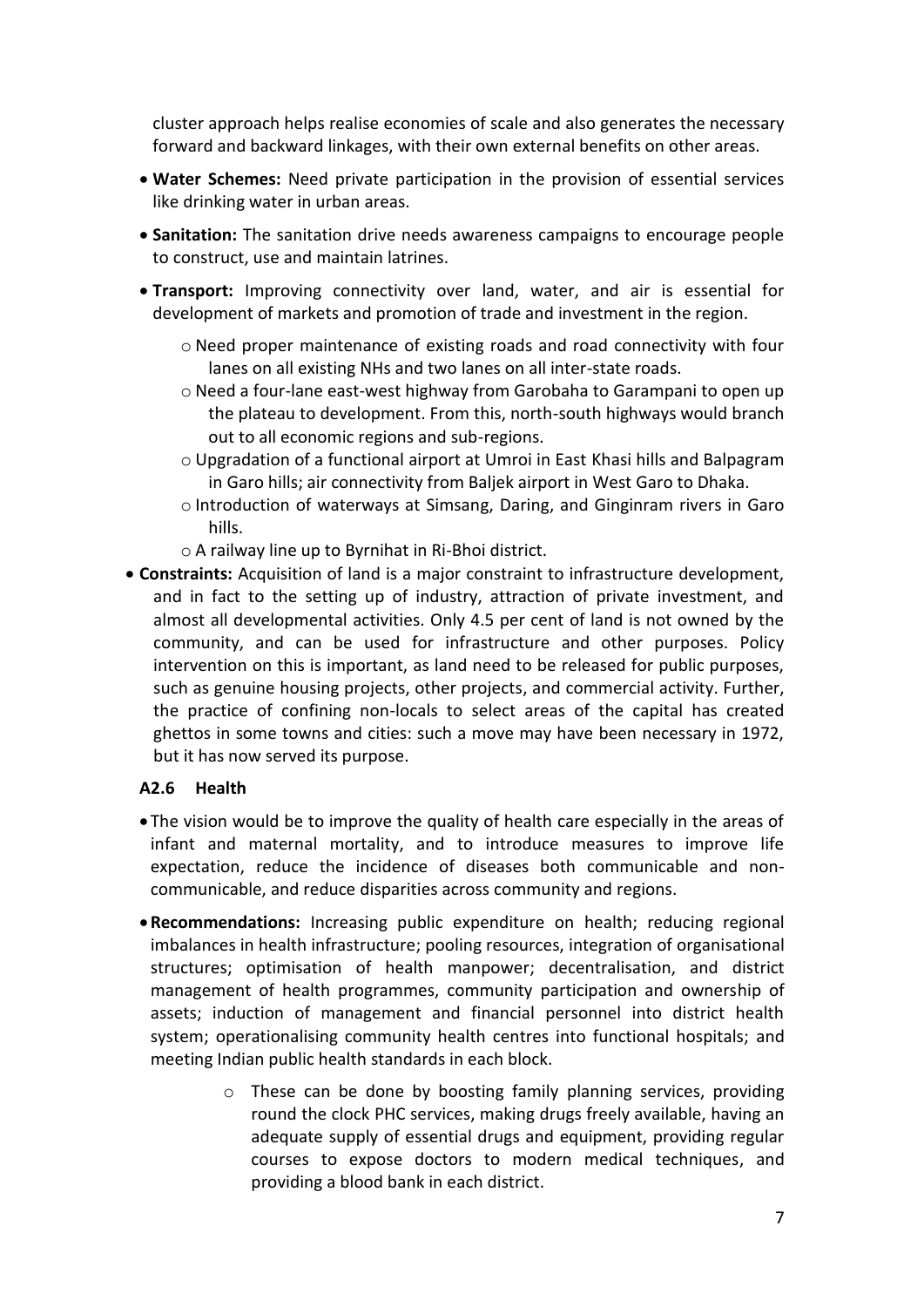- **Rural Health:** Greater importance needs to be accorded to infrastructure, amenities, and healthcare centres in rural areas to remove disparities with urban centres. Also, incentives are needed to attract healthcare providers to serving in difficult areas; there should be regular monitoring and supervising officers with regular updates to the directorate; and transport facilities (ambulances) to reach difficult areas.
- **Health Insurance** should be provided to poor and BPL families.
- **PPPs in Health Sector:** PPPs in health are in their early stages, but the experience so far indicates that while they can help with curative aspects of healthcare, they may not work for preventive care. These PPPs can be expanded, but with careful supervision and regulation. Preventive care needs outreach to the communities, which can only be done through field health workers.
- **Community Awareness:** Immunisation scheme for preventable diseases needs to be explained to people in order to prevent morbidity from those diseases.
- Need strict competency and quality standards for the regulation of private health institutions.
- **Environmental Sanitation:** Clean air, water, and food should be a focus, as good sanitation facilities, sewage, and solid waste disposal, etc., have direct impacts on health. Thus, integration with other linked line departments such as PWD, PHE, MSEB, is essential.

# **A2.7 Education:**

### **Schools**

The general consensus was a need to increase the access to and quality of education.

- **Access to Education:** Have quality schools in every village according to number of inhabitants. Need to have proper road connectivity between villages and schools and school buses in rural areas. Focus needed on helping physically challenged students access education.
- **Infrastructure:** Need to improve school infrastructure and provide ample facilities, such as libraries, laboratories, computers, playgrounds, toilets; the lack of toilets and hand washing facilities, in particular, affect attendance and performance of schoolchildren.
- **Quality of Teaching:** Recruitment of teachers should be streamlined and guidelines formulated to ensure objectivity in postings and transfers. Provision should be made for lecturers and teachers from the state to travel to upgrade skills and knowledge. Only qualified teachers should be recruited to teach at all levels of education; and these should have regular refresher training. The lack of trained teachers in the state is an issue as only 30 per cent of those teaching have a B. Ed. degree (2007); this should be the minimum entry requirement. New teachers should be better prepared, and provided with pre-service training. More incentives are needed to attract qualified maths, science, and language teachers to teach in schools.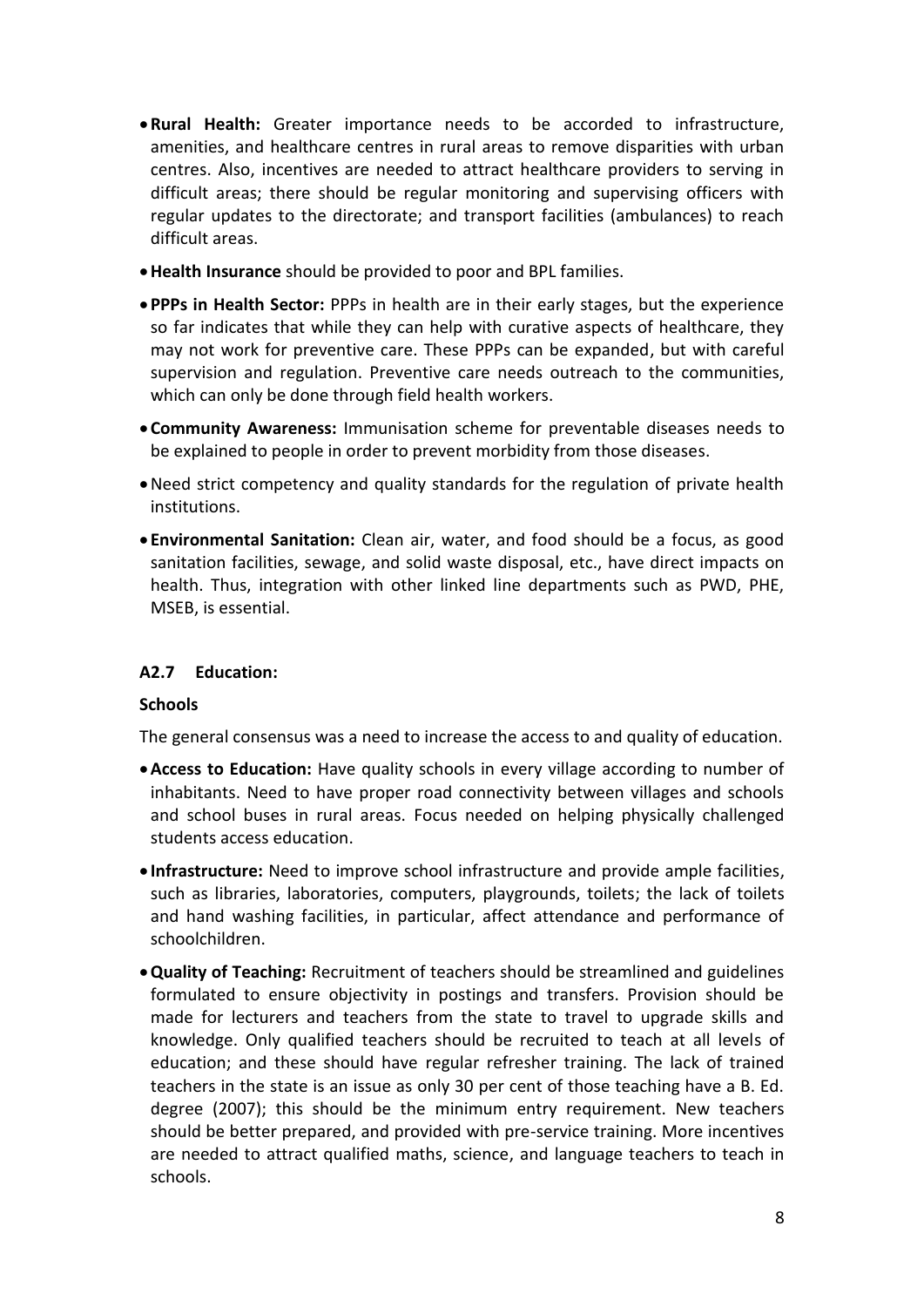- The DIETs need to be strengthened (perhaps by developing linkages with other educational institutions) to become institutions of excellence for teacher education at the district level, both pre-service and in-service. Their role could include secondary and pre-school education.
- Teacher training institutes (TTIs) to be made residential to improve the attitude and quality of the trainees passing from those institutions.
- Non-government teachers should be given adequate post-retirement benefits.
- **Curriculum:** The curricula need to be revamped to be aligned to changing needs of the times and become more relevant to the occupational needs of the state; teachers can help provide inputs into developing curricula. Curricula can include eco-friendly programmes to teach ways to save energy, improve air quality, and preserve the environment; safety education to inculcate life skills; sports and cocurricular activities; and a focus on moral values and ethics.
- **Student Evaluation:** There should be a shift to comprehensive and continuous evaluation of students rather than examination oriented evaluation; introduce open book exams that test higher level competencies like interpretation, analysis, and problem solving.
- **People's Participation**: Create a sense of community 'ownership' of schools to strengthen curriculum and involve parents in the educational process. This calls for the creation of a local village body and enhancement of capacities related to school management. In the first stage, village education committees need to be formed with representatives from all relevant sections of the community. These committees have to be made aware of their roles and responsibilities. In the second stage, a village education plan can be drawn up based on a household survey.
- **Monitoring:** There should be effective monitoring of teachers' and students' performances. The monitoring body should have community representation. This can be done by setting up school monitoring cells at the village level headed by a youth organisation which will submit weekly reports to the District Inspector of schools/Inspector of schools with copies to the Director DEME/DTHE. School management committees at the village level can be constituted with government supervision and will submit monthly reports to the DI and SI of schools based on criteria outlined by the government. Currently school inspections do not take place regularly but they need to be conducted.
- Free and compulsory medical check-ups should be introduced for students and teachers on a regular basis.
- There needs to be a publication cell for the publication of textbooks, research work, reports, etc.

### **Beyond Schooling/Professional Development**

A majority of respondents pointed to the lack of employment based training and education in the state. The recommendation was to begin at the school level, by setting up educational and vocational guidance cells in every higher secondary school. High schools should offer a variety of vocational subjects — shoe making,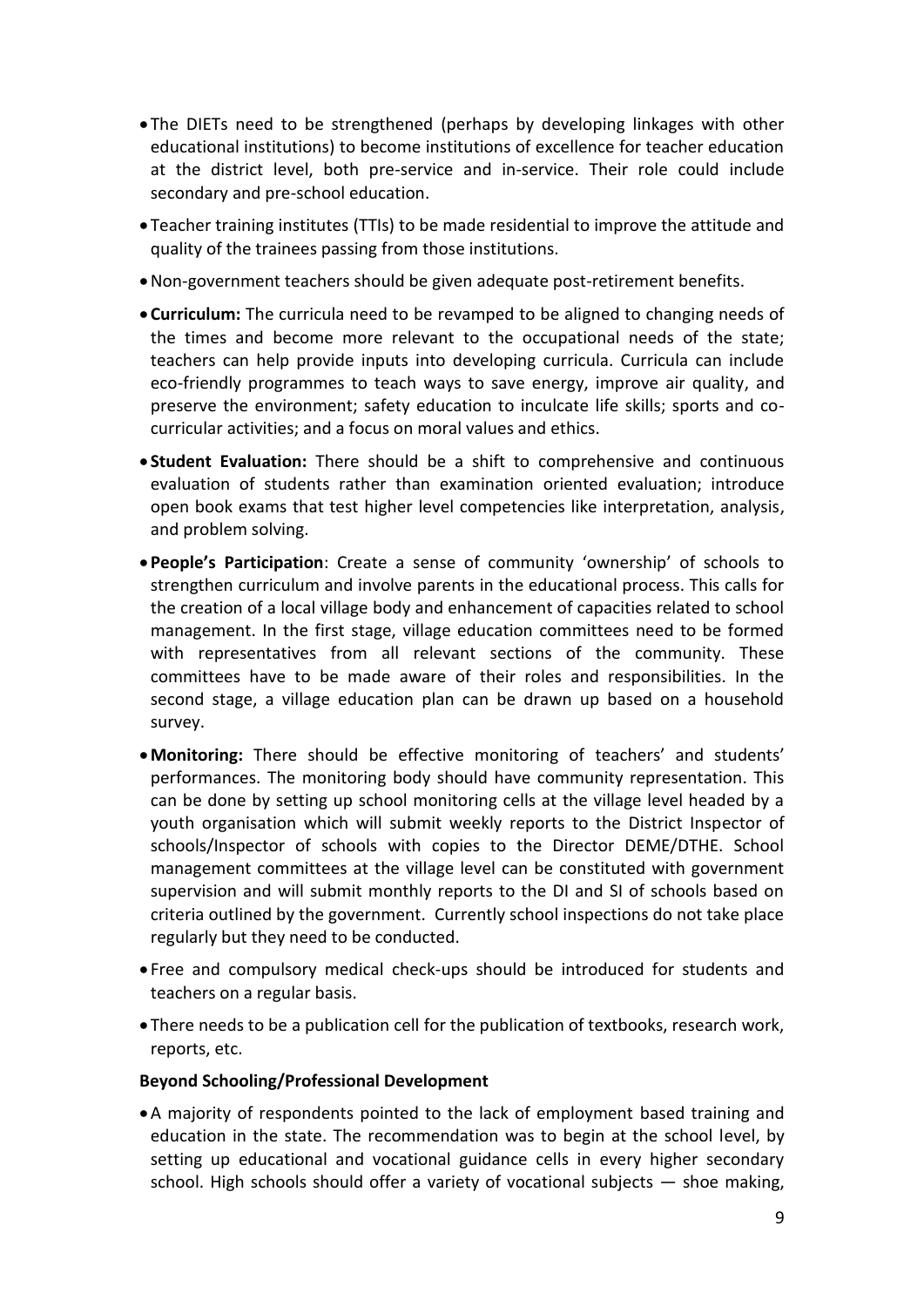furniture making, TV repair, dress making, library attendant, beauty culture, bee keeping, two- and four-wheel mechanism, poultry farming, etc.  $-$  to introduce students to the world of work.

- The government department could tie up with industry and factories to help students with vocational skills be absorbed in work after school.
- Need to provide more professional and training opportunities within the state and set up job oriented technical institutions, such as a training school for nursing staff, technicians, and paramedics.
- Need to help entrepreneurship development as residents need to become selfsufficient and not rely on partnerships with people from outside the state. A management information system could be set up for collection of data on demand and supply of job skills, at the same time research in education should be encouraged to provide inputs into policy planning, improvements in education, etc.

### **A2.8 Women's Empowerment**

 The vision should include empowerment of women politically, economically, and socially in all spheres of development; and to reduce crime and violence against women in the state.

### **A2.9 Urban Development**

- Master plans are needed to check the unplanned sprawl of all the towns and cities in the state. The unplanned ribbon development of towns like Nongpoh along the highway to Shillong has exacerbated urban problems in the area.
- Basic infrastructure needs to be provided for the people: these include pavements, street lighting, garbage disposal, drainage, solid waste management plants and incinerators, etc. These will help prevent environmental damage and improve health outcomes.
- Local bodies in urban centres need to be strengthened.
- Slums and shanty towns need to be improved.

### **A2.10 Participatory Planning**

- It may be difficult, perhaps impossible, to promote participatory governance and planning for the development process in the state until Parts IX and IXA of the Constitution are applied to the state either fully or partially.
- **Panchayati Raj Institutions:** It is vital to involve people in planning for their development. The active participation of people will call for the creation of a suitable institutional mechanism based on adult franchise, similar to PRIs at the grassroots. This will call for suitable amendment to statutes governing the composition, manner of constitution, powers, functions and responsibilities of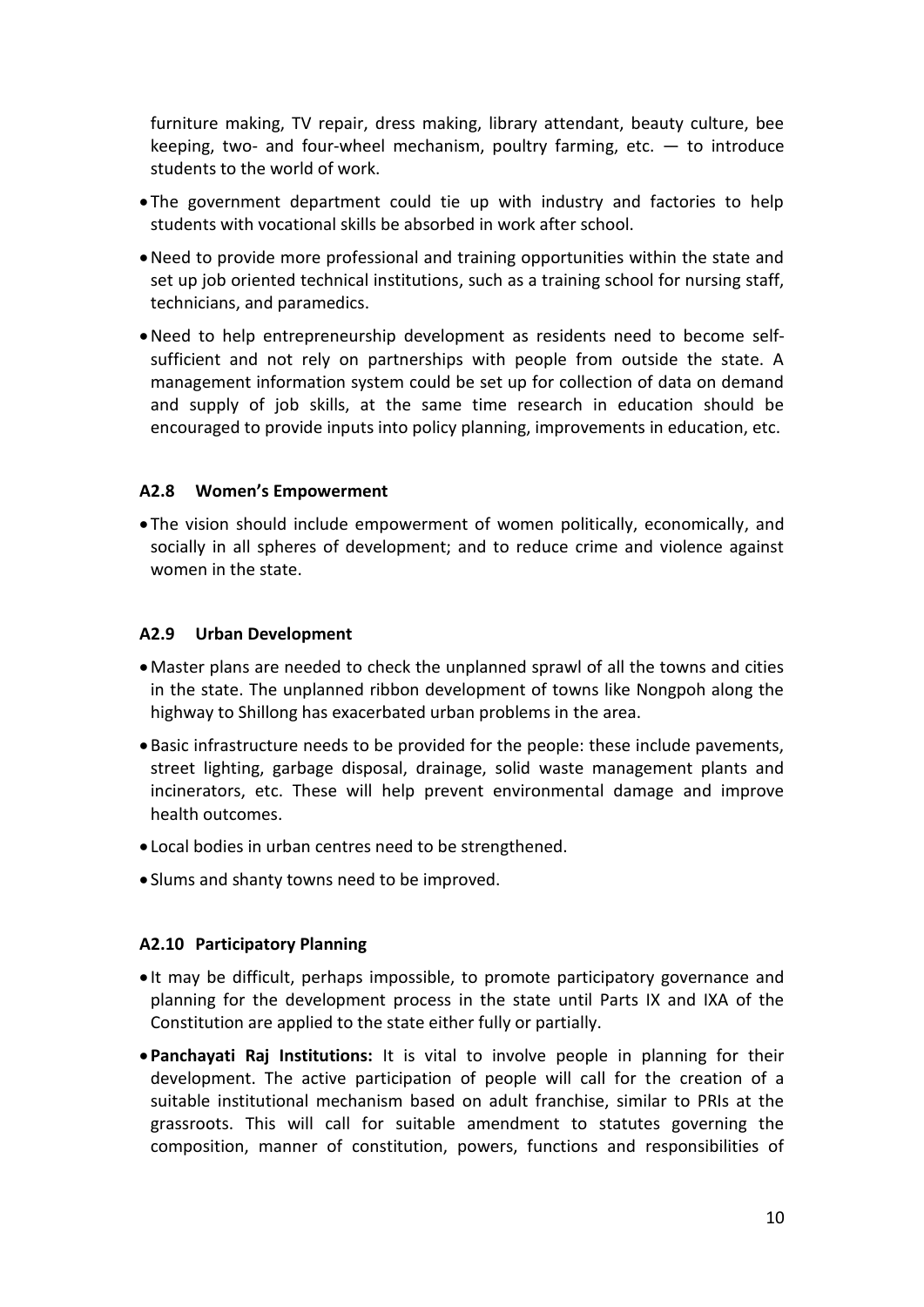grassroots level institutions of self-governance, such as the village durbars, to empower them in the same way as *panchayati raj institutions* have been.

- **Awareness of Schemes:** Participation will increase when people become aware of the works to be implemented. Thus, the government and grassroots organisations need to make people more aware of these. The introduction of social auditing will also enable people to better understand these schemes and how they can be improved. However, the people need to be equipped to carry out these roles, and will need capacity building.
	- oOne method would be to involve the youth in the planning and provision of various community and basic services.
	- oThe Meghalaya State Planning Board should have only people from specialised sectors with close links to government implementation agencies and rural communities.
	- oFunds allocated for NREGA and other developmental schemes should be employed to truly benefit the people. Need regular monitoring of projects and schemes to ensure effectiveness, appropriateness, and acceptance by locals. Also, linkages and inter-sectoral coordination of various institutions and departments (government, NGOs, developmental, etc.) will improve the developmental role.

## **A2.11 Links with Bangladesh**

While some felt that links with Bangladesh were important for the development of agro-industries and promotion of local employment opportunities in Meghalaya, a few felt that this would lead to an influx of people from across the border.

- **Transport:** Many recommended reviving air, rail, and road access from Kolkata to Shillong through Bangladesh, as this would contribute to the state's development through the expansion of markets and access to resources.
- **Trading Infrastructure:** What is needed is better connectivity for trade with neighbouring countries with consulate offices and custom offices, especially for the movement of perishable goods. Some recommended giving incentives to open up more border *haats* along the Bangladesh border and increase trade facilities without jeopardizing national security. Other suggestions included improving marketing links and strengthening existing land ports such as Dawki, setting up border trading infrastructure such as storage depots, weigh bridges, and customs stations along the border to facilitate the trade of bamboo and other forest products, as well as other products.
- Lafarge Company carries limestone from Lummawshun near Shella to Bangladesh. If the state's resources and minerals are going to be exploited, it is preferable that value addition is done within the state.

### **A2.12 The Northeast Vision Document and the North Eastern Council (NEC)**

 The general view was that the recommendations of the Northeast Vision 2020 document were acceptable, but needed to be made more specific to be applicable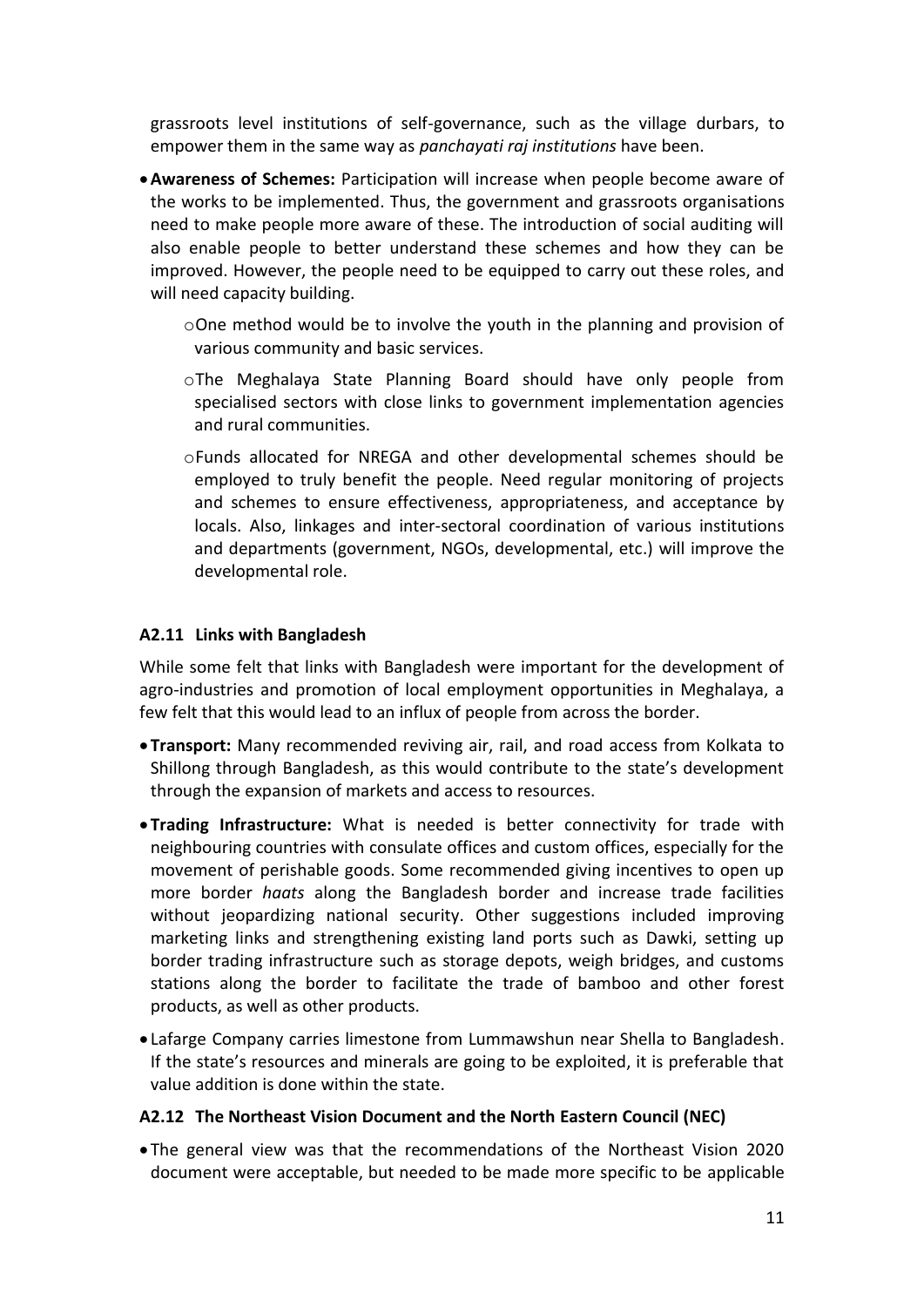in a state like Meghalaya. Other goals (apart from those articulated in the NE Vision Document) were: an economically strong state that attracts and retains a wide range of career advancement employment opportunities; need to attract businesses that balance economic needs with environmental concerns; a workforce development system to ensure job readiness of residents.

- Rather than acting as a coordinating agency, the NEC has become an implementation body with strict rules for implementation. The council should first serve the NE states and not the central government. Hence, sectors like connectivity, agriculture, horticulture and allied sectors which are based on linkages need to be prioritised.
- The NEC can become more effective by involving economists and experienced administrators from the region as members of the Council. Those from other parts of the country are not in a position to be successful members of the Council!
- More than three-fourths of the area under the jurisdiction of the NEC is under forests. To ensure effective protection and conservation of forest resources, some posts at all levels within the Council need to be set aside for officers with special knowledge or experience of forestry and wildlife.

### **A2.13 Fiscal Concerns**

- **Revenue:** There was agreement on the need to expand sources of revenue in the state. At present the main source of revenue is royalties from minerals. There needs to be a proper assessment of the transportation of minerals/transport subsidy claimed by manufacturing units, and an assessment of royalty paid.
- Revenues can be increased by increasing or introducing state taxes where there is scope:
	- o Introduce reasonable taxes, especially service taxes, where not levied by the central government;
	- o Levy a tax called the Meghalaya Development Tax (or some appropriate name) on tribal residents with incomes above a certain level, who are currently exempt from paying tax; levy a 10 per cent cess on all employees in the state exchequer, which is deducted at source; similarly, politicians should pay a cess of 12 per cent deducted at source.
	- $\circ$  Set up a mechanism to claim royalties on minor minerals extracted by private individuals and NGOs; there should be effective weightment of coal, limestone, and other minerals exported outside the state to prevent under-realisation of royalties; increase the cess on coal exports, minerals, and cut timber; provide a suitable mechanism to collect stone boulders from rivers draining into Bangladesh and export them to Bangladesh, Tripura, Mizoram and other boulder-deficit states;
	- o Make municipalities self-sufficient in urban areas so that they pay for the amenities, such as water supplied by the department for distribution to the public;